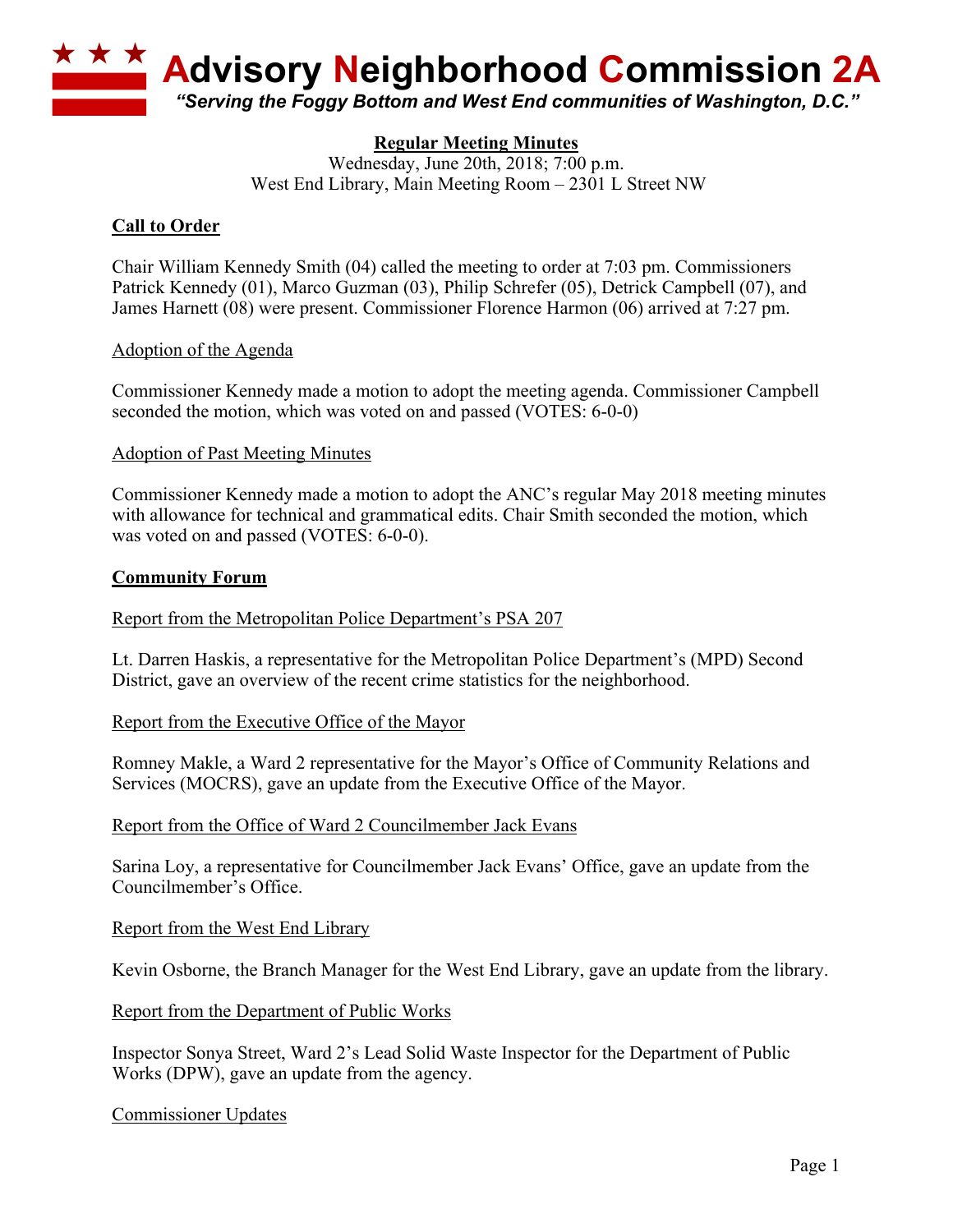Commissioner Harmon and Chair Smith gave Commissioner updates.

## Announcements and Public Comments

Marina Streznewski, the President of the Foggy Bottom Association (FBA), gave an update from the organization.

## **General Agenda**

Discussion Regarding a DC Council Proposal to Ban the Riding of Bicycles on Sidewalks in Ward 2 Outside of the Central Business District

The Commissioners engaged in a discussion regarding whether the DC Council should take action to ban the riding of bicycles on sidewalks in Ward 2 outside of the Central Business **District** 

*The Commission did not take any action regarding this matter.*

Presentation Regarding the Georgetown BID's Rock Creek Parkway Access Study

## *Commissioner Harmon recused herself from voting on this matter.*

Chair Smith made a motion to adopt a proposed resolution regarding the matter. Commissioner Harnett seconded the motion, which was voted on and passed (VOTES: 6-0-0). The resolution reads as follows:

WHEREAS, roadway connections to and from Rock Creek parkway in the area between K Street and Virginia Avenue NW have contributed to traffic congestion and have been a source of concern and focus for the Georgetown and Foggy Bottom/West End neighborhoods and their respective ANCs,

WHEREAS, transportation planners from the Georgetown BID, working with the transportation consulting firm Kittelson & Associates, have identified a number of potential alterations to traffic flow that might diminish area traffic congestion, particularly on K Street NW, and wish to work with the District Department of Transportation to conduct a live study of the impact of these alterations,

WHEREAS, ANC 2A and ANC 2E have been instrumental in obtaining funding for a follow-on study to the 2003 Kennedy Center Access Improvements Environmental Assessment to examine the possibility of improving the connection between Rock Creek Parkway and the Potomac River Freeway, in this same area, so as to improve traffic flow and permit the development of a pedestrian park along the Potomac River waterfront to connect Georgetown to the National Mall,

WHEREAS, the study area for these two projects overlaps and it is the intention of the neighboring ANCs to foster a climate of cooperation and the development of integrated solutions to area transportation challenges, and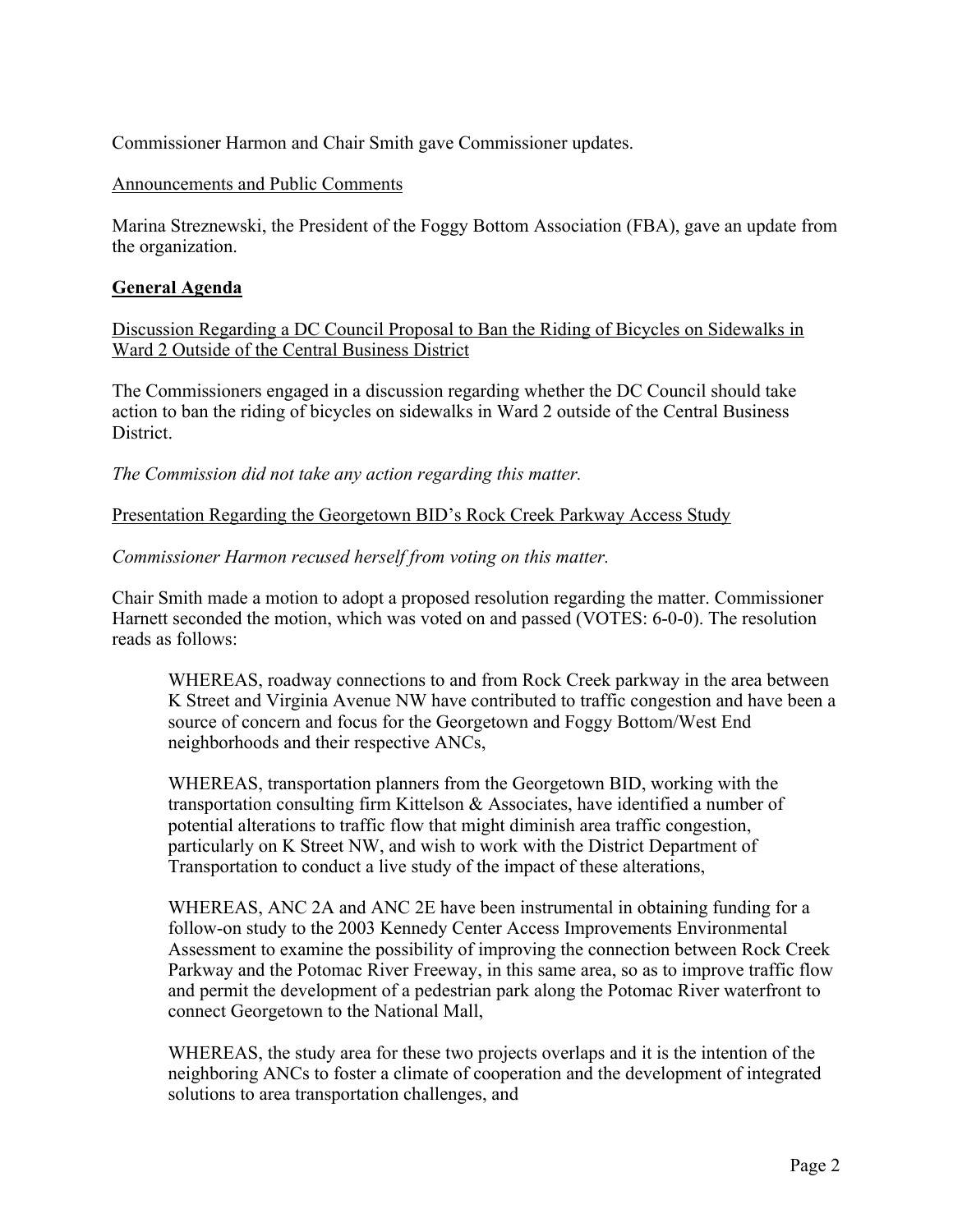WHEREAS, Kittelson & Associates has examined the scope of the two projects listed above and has indicated that it sees no conflict in the projects' successive implementation.

THEREFORE, BE IT RESOLVED that ANC 2A supports the conduct of a traffic study along the lines proposed by the Georgetown BID with the proviso that particular attention should be paid not only to the impact on vehicular traffic, but also to the impact on pedestrian and bicycle traffic flow in the study area, and that the traffic flow study, and any successor activities, should not be included in the Scope of Work for updating the 2003 Kennedy Center Access Improvements Environmental Assessment and the creation of a waterfront park in Foggy Bottom.

BE IT FURTHER RESOLVED that ANC 2A allocates \$2,000 with which to retain the services of a suitable transportation consulting firm to coordinate with the Georgetown BID and to develop a set of materials that communicate a vision, and lay out a process, based on the traffic solutions engineered in the 2003 Kennedy Center Access Improvements Environmental Assessment and the funding provided in DC's FY 2019 budget, for the establishment of a waterfront park along the Potomac River in Foggy Bottom.

Presentation Regarding Proposed Lighting Improvements to Murrow Park at the Intersection of Pennsylvania Avenue, 19th Street, and H Street NW

# *Commissioner Harmon recused herself from voting on this matter.*

Commissioner Harnett made a motion to adopt a proposed resolution regarding the matter. Commissioner Kennedy seconded the motion, which was voted on and passed (VOTES: 6-0-0). The resolution reads as follows:

ANC 2A recognizes and applauds Duilio Passariello's work to recognize Edward R. Murrow. The ANC further applauds Mr. Passariello's vision for a unified park space and hopes that the Commission can be helpful in the achievement of that vision.

ANC 2A encourages Mr. Passariello to work with the Golden Triangle BID, the International Monetary Fund (IMF), and the World Bank on developing a long-term maintenance plan for Murrow Park, especially given the technical complexity of the proposed installation. The ANC also supports further refinement of the proposal to create a public plaque indicating the location of the park and explaining the installation.

## **Regulatory Agenda**

North Italia – Application for a New Retailer's Class "C" Restaurant License at 2112 Pennsylvania Avenue NW

*The Commission did not take any action regarding this matter.*

Flower Child – Application for a New Retailer's Class "D" Restaurant License at 2112 Pennsylvania Avenue NW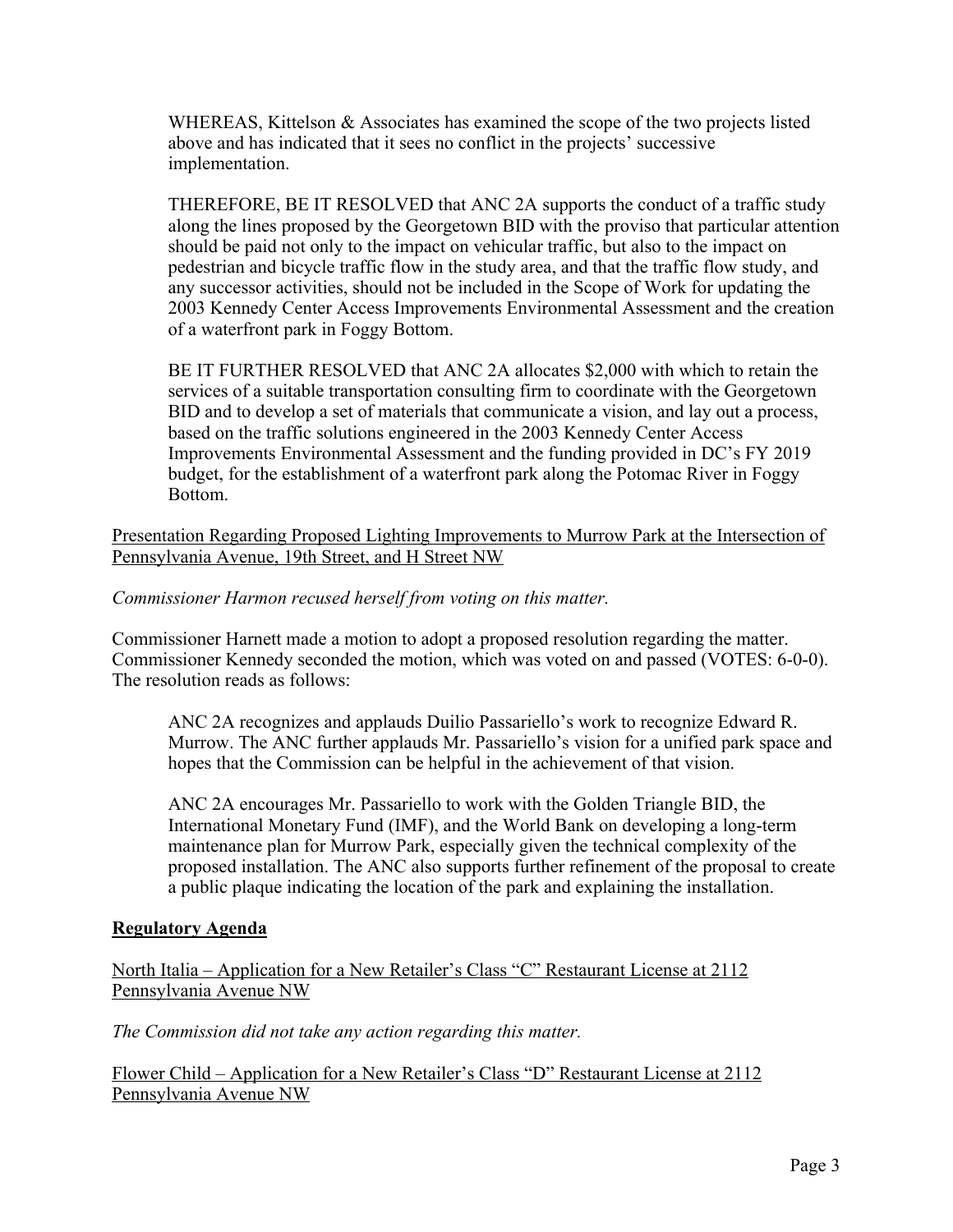*The Commission did not take any action regarding this matter.*

Consideration of a Resolution Regarding Hillel at The George Washington University's Application for a Modification of Significance to ZC Order No. 06-11L, Which Included Variance and Special Exception Relief to the Penthouse Setback Requirements at 2300 H Street NW

Commissioner Schrefer made a motion to support Hillel at The George Washington University's Zoning Commission application for 2300 H Street NW. Commissioner Kennedy seconded the motion, which was voted on and passed (VOTES: 7-0-0). The resolution reads as follows:

ANC 2A supports Hillel at The George Washington University's Zoning Commission (ZC) application for a modification of significance to ZC Order No. 06-11L, which included variance and special exception relief to the penthouse setback requirements at 2300 H Street NW.

Public Space Application by the George Washington University for the Installation of New Mid-Block Crosswalks on the 2100 Block of H Street NW

Commissioner Harnett made a motion to support the George Washington University's public space application to install new mid-block crosswalks on the 2100 block of H Street NW. Commissioner Campbell seconded the motion, which was voted on and passed (VOTES: 7-0-0). The resolution reads as follows:

ANC 2A supports the George Washington University's public space application for the installation of new mid-block crosswalks on the 2100 block of H Street NW.

Consideration of a Resolution Regarding Proposed Pedestrian Safety Improvements for H Street NW

*The Commission tabled this matter until a future ANC meeting.*

Consideration of a Resolution Regarding the Proposal for Commissioner Rebecca Coder to be an Honoree on the West End Library's Wall of Honor

Commissioner Smith made a motion to adopt a proposed resolution regarding the matter. Commissioner Campbell seconded the motion, which was voted on and passed (VOTES: 7-0-0). The resolution reads as follows:

WHEREAS, the West End Library was in Commissioner Rebecca Coder's singlemember district and she steadfastly supported its redevelopment,

WHEREAS, as Chair of ANC 2A, Commissioner Coder testified at crucial regulatory hearings for the library redevelopment, including those before the DC Council,

WHEREAS, as Chair of the ANC, Commissioner Coder provided the crucial grassroots foundation of community support for the West End Library project and maintained that support through a long and complicated regulatory process and concurrent legal challenges,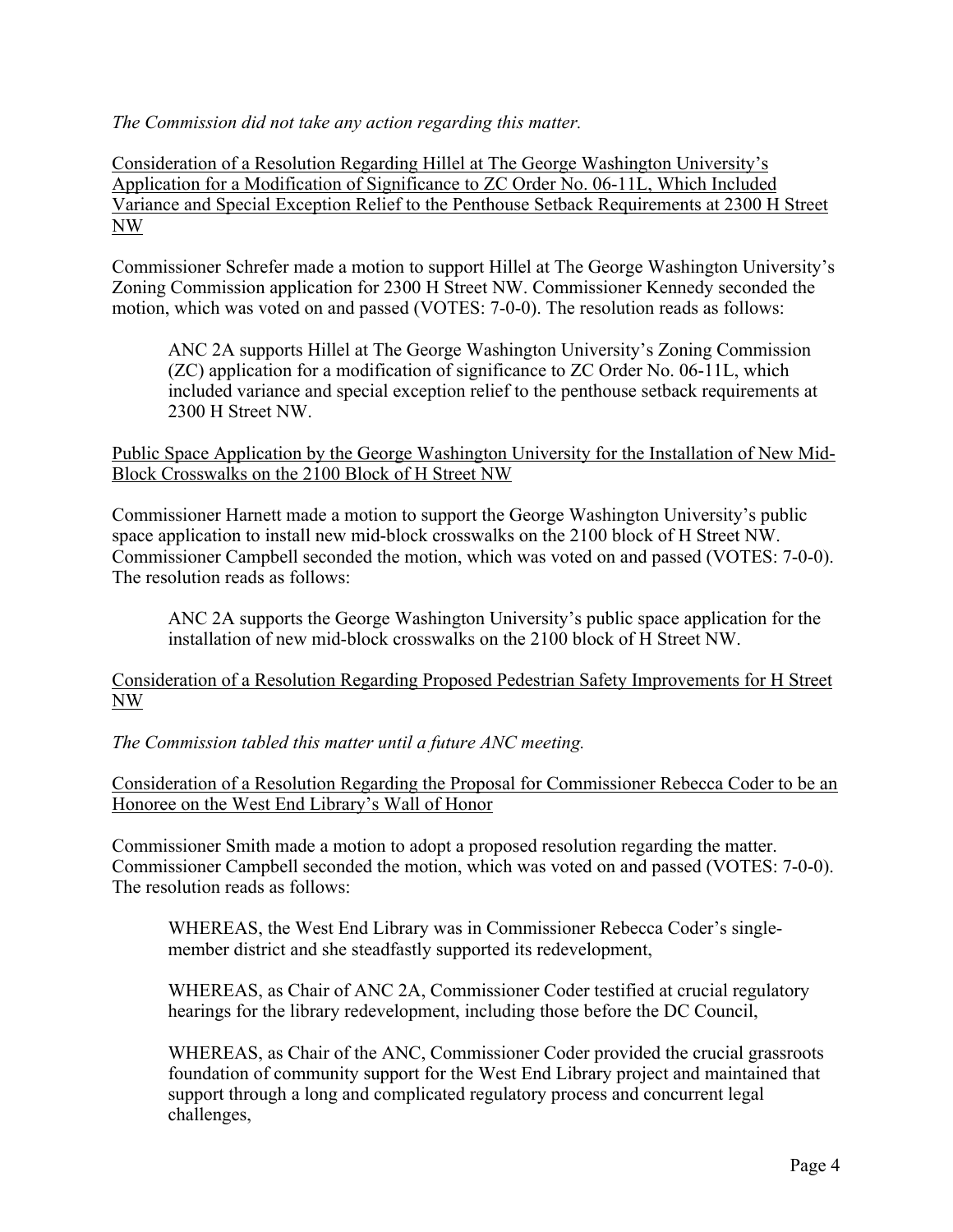WHEREAS, Commissioner Coder was involved in numerous community development projects including the redevelopment of the West End Fire Station and the establishment of Duke Ellington Park,

WHEREAS, Commissioner Coder was involved in many other efforts that benefited our community, including serving as a Founding Board Member of the Foggy Bottom West End Village, which assists community members to age in place, and

WHEREAS, Commissioner Coder was a model public servant and neighbor who Mayor Muriel Bowser once described as "a generous, caring and thoughtful woman who was always willing to help out in the community in any way possible."

THEREFORE, BE IT RESOLVED that ANC 2A recommends that Commissioner Rebecca Coder be recognized on the Wall of Honor in the West End Library.

## Presentation by the Friends of Francis Field Regarding the Development of a New Master Landscape Plan for Francis Field

Garry Griffith, the President of the Friends of Francis Field, gave a visual presentation regarding the organization's new master landscape plan for Francis Field.

*The Commission did not take any action regarding this matter.*

## Consideration of a Resolution Regarding the Over-Permitting and Under-Maintenance of Francis Field

Chair Smith made a motion to adopt a proposed resolution regarding the matter. Commissioner Kennedy seconded the motion, which was voted on and passed (VOTES: 7-0-0). The resolution reads as follows:

ANC 2A wishes to inform the Department of Parks and Recreation (DPR) of the complaints of community residents and to request a limitation on the size and frequency of "social sports" teams on Francis Field, a DPR facility located in the increasinglyresidential West End neighborhood.

A review of permits by DPR from March 19th to June 16th of 2018 shows 305.5 hours of permitted time on the field. Many of these permits have been issued to "social sports" groups which regularly have 75 to 125 players on the field at one time, playing team sports in multiple areas and playing music on boomboxes. Several of these groups have 4-hour and 5-hour time blocks. Additionally, some groups that have shorter time blocks vastly overstay their permitted times.

Community members sent a letter to DPR's Permits Office on May 21st, 2018, requesting a meeting regarding these issues, and a meeting was granted and held on May 31st on the field. DPR was represented by Seth Shapiro of DPR's Permits Office, Katie Rehwaldt of DPR's Partnerships Office, and Peter Nohrden of DPR's Capital Projects Office.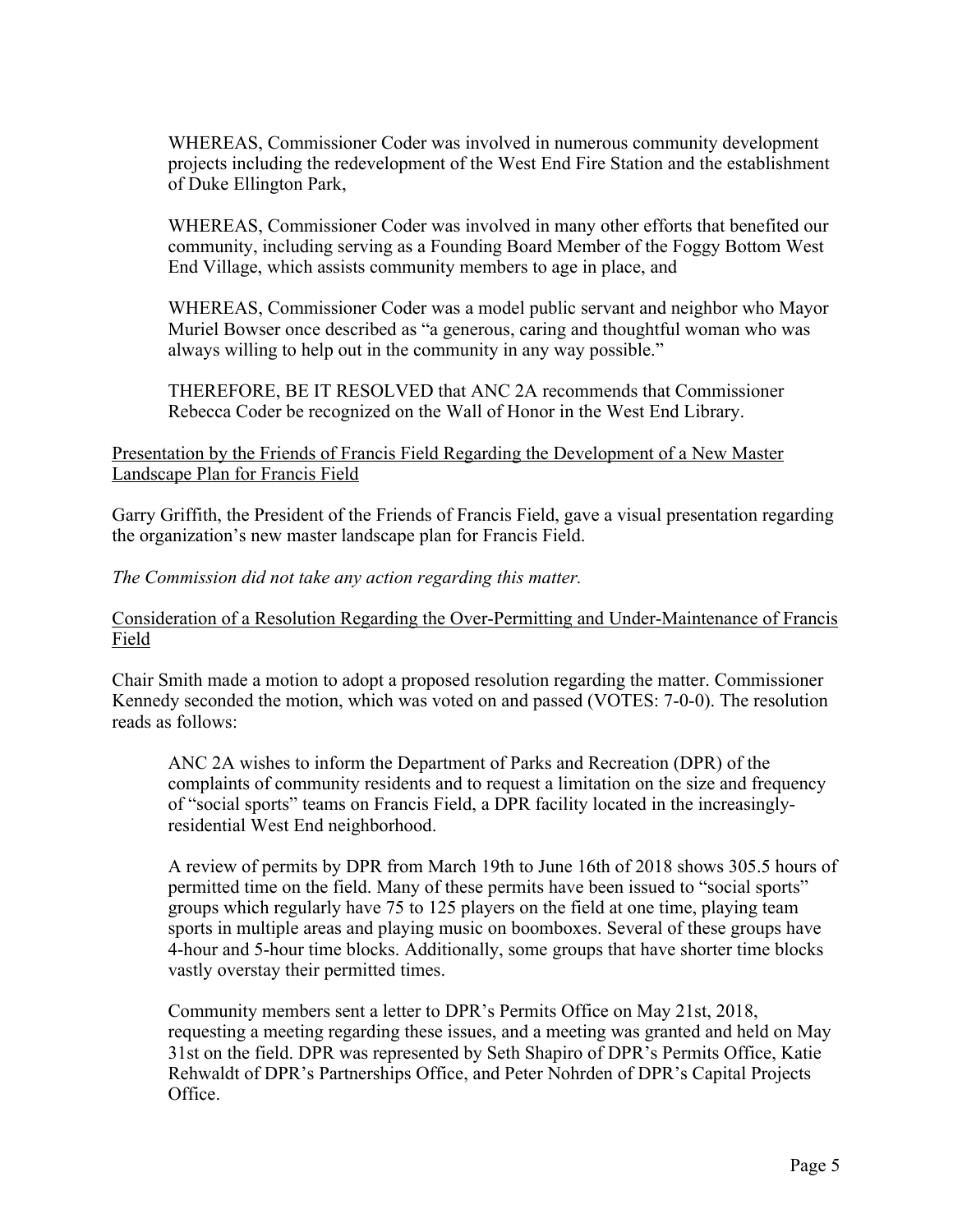The requests that were made at the time of the meeting, which ANC 2A wishes to endorse and support with this letter, were that DPR:

- 1. notify permit holders that amplified music is prohibited unless specifically allowed on the written permit,
- 2. limit groups to fewer than 50 participants, unless they have the documented support of ANC 2A, and
- 3. conduct a review of the appropriate uses and related maintenance for Francis Field, now that it is more closely surrounded by residential rather than office properties.

During the last decade, DC's Office of Planning and Office of Zoning have encouraged the residential expansion of the West End neighborhood and the Francis Field area. Last year alone, 59 new residences were constructed adjacent to Francis Field, bringing the number of adjacent residences to 414. Ten years ago, in June of 2008, there were only 73 such residences. As DPR is aware, DC's current Comprehensive Plan states that recreational facilities must change as neighborhoods change, and that "the community must be involved in key planning and design decisions."

ANC 2A thus respectfully requests that DPR take action regarding these requests.

# Consideration of a Resolution Regarding the Proposed Installation of a Memento Honoring Commissioner Rebecca Coder at Francis Field

Commissioner Harmon made a motion to adopt a proposed resolution regarding the matter. Chair Smith seconded the motion, which was voted on and passed (VOTES: 7-0-0). The resolution reads as follows:

WHEREAS, Rebecca Coder, in 2007, was a founder of the Friends of Francis Field and served as its first president,

WHEREAS, Commissioner Coder, in 2008, led the Friends of Francis Field in developing a new landscape architectural plan for Francis Field that was privately funded, professionally designed, and approved by the Department of Parks and Recreation (DPR) and the U.S. Commission of Fine Arts (CFA), and which included the removal and replacement of fencing and the installation of benches, trash receptacles, a drinking fountain, mature trees, and landscaping plantings,

WHEREAS, Commissioner Coder was elected to Advisory Neighborhood Commission 2A in 2008 and shepherded the implementation of the Francis Field landscape plan through the Board of Zoning Adjustment,

WHEREAS, the landscape plan improvements were fully implemented in 2010, changing the architectural fabric of the field to one appropriate for the surrounding residential area, which was also in a state of change,

WHEREAS, Commissioner Coder continued to serve on Advisory Neighborhood Commission 2A and supported the 2010 efforts of West End dog owners to create an official dog park on Francis Field,